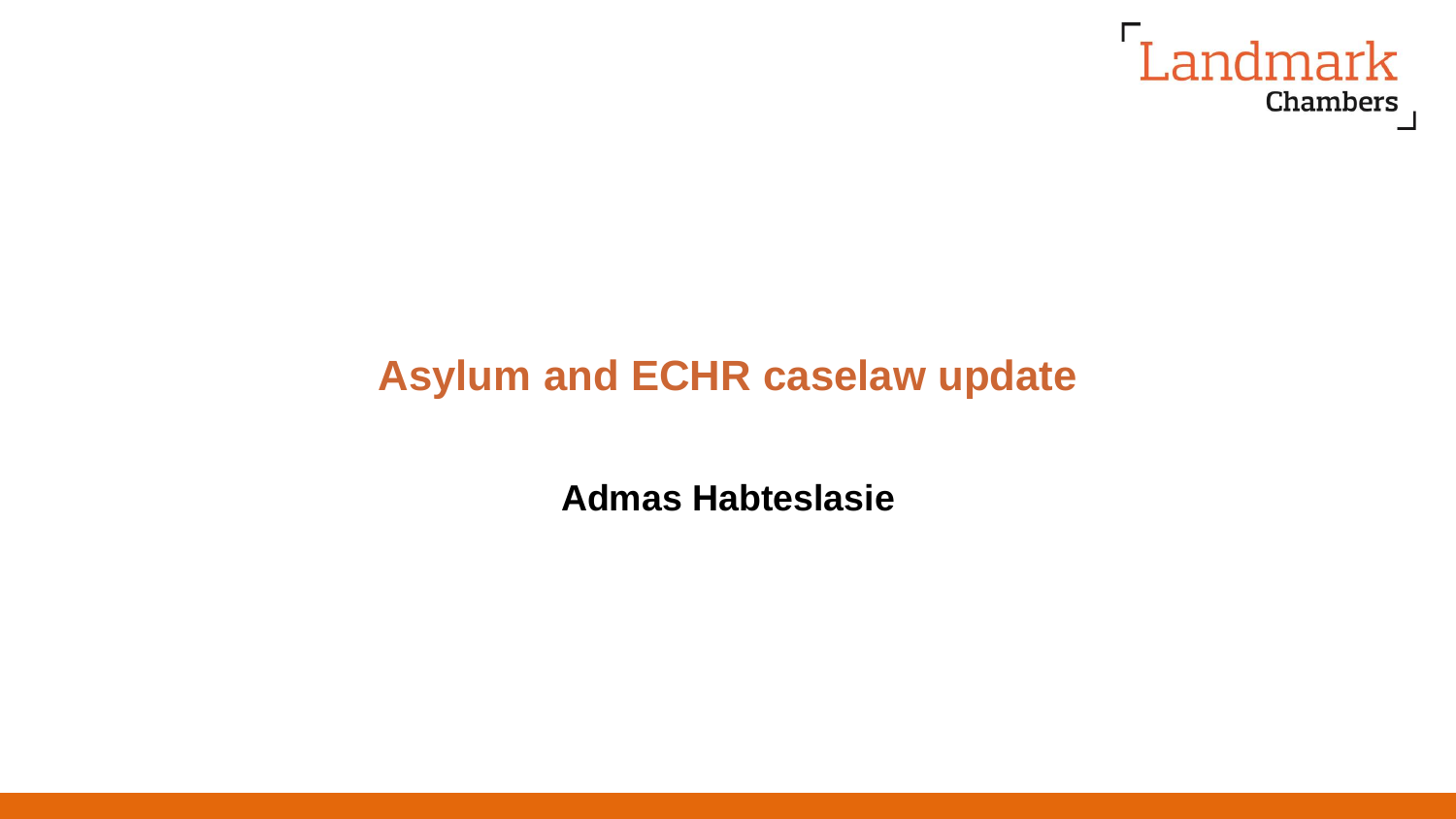#### **SOME THEMES**

- Chambers
- Is it possible to obtain refugee status derivatively, e.g. through parent?
- Scope of expert medical evidence on torture
- Displacing assurances given by state officials Art.3 prison conditions
- Internal relocation in Afghanistan (Kabul)
- Can SSHD rely on the availability of internal relocation as the basis for cessation of refugee status?
- Dublin III:
	- failure to make an earlier asylum claim by an unaccompanied minor
	- ECHR compatibility of expedited procedure for unaccompanied children in wake of demolition of migrant camp in Calais
- Academic claims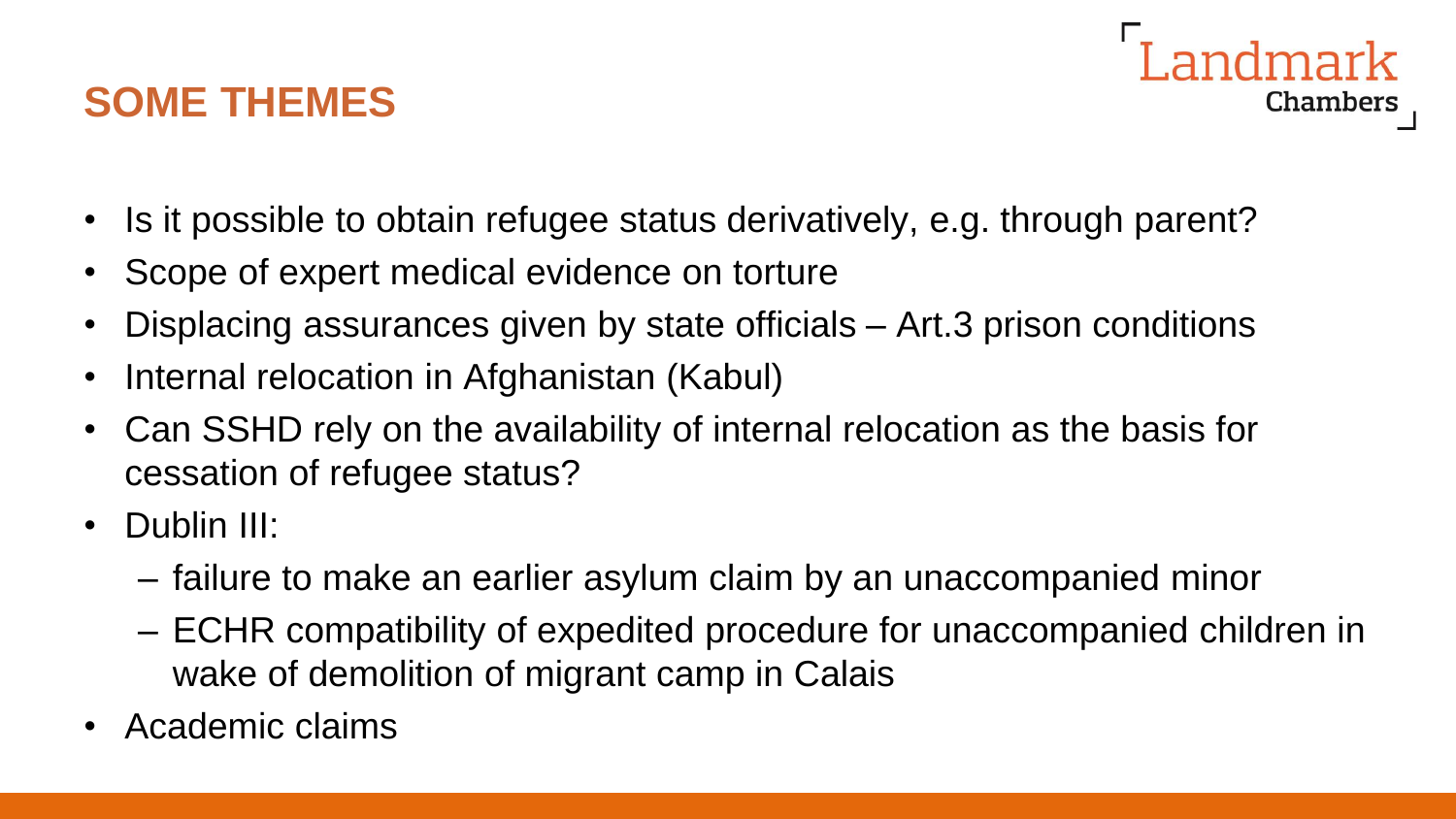

- *JS (Uganda)* [2019] EWCA Civ 1670, 10 October 2019
- JS recognised as refugee under family reunion policy on basis his mother was a refugee
- SSHD decided to cease C's status under 1C(5) of Refugee Convention: Convention will cease to apply where refugee can *"no longer, because the circumstances in connection with which he has been recognized as a refugee have ceased to exist, continue to refuse to avail himself of the protection of the country of his nationality".*
- SSHD: circumstances in connection with which he had been recognised as a refugee in Uganda had ceased to exist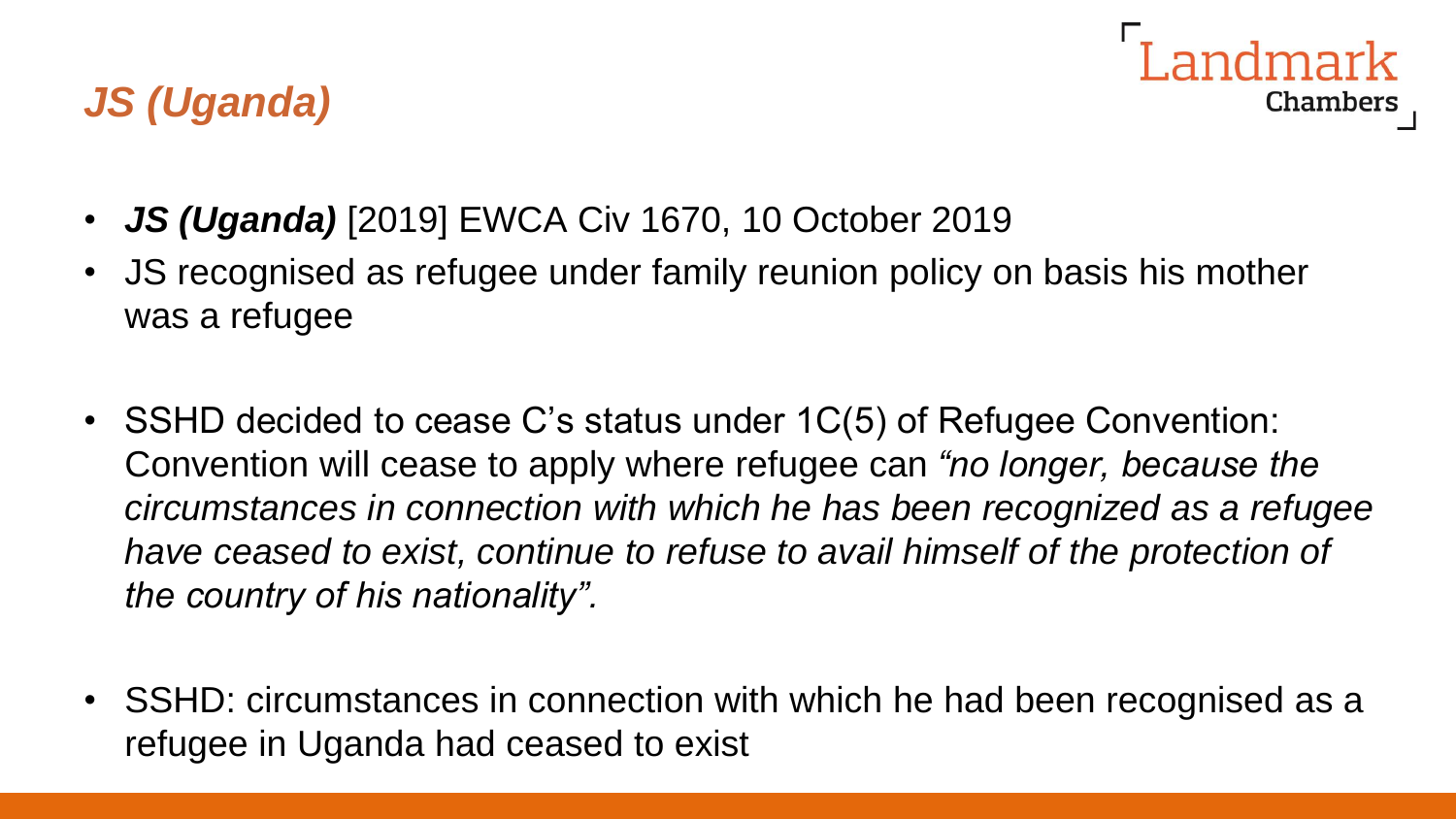- Chambers
- Following dismissal of appeal by FtT, UT allowed JS's appeal on the basis that Art1C(5) did not apply because *"the circumstances in which he had been recognised as a refugee"* were that he was the son of a recognised refugee; and those circumstances still pertained.
- SSHD appealed to CoA.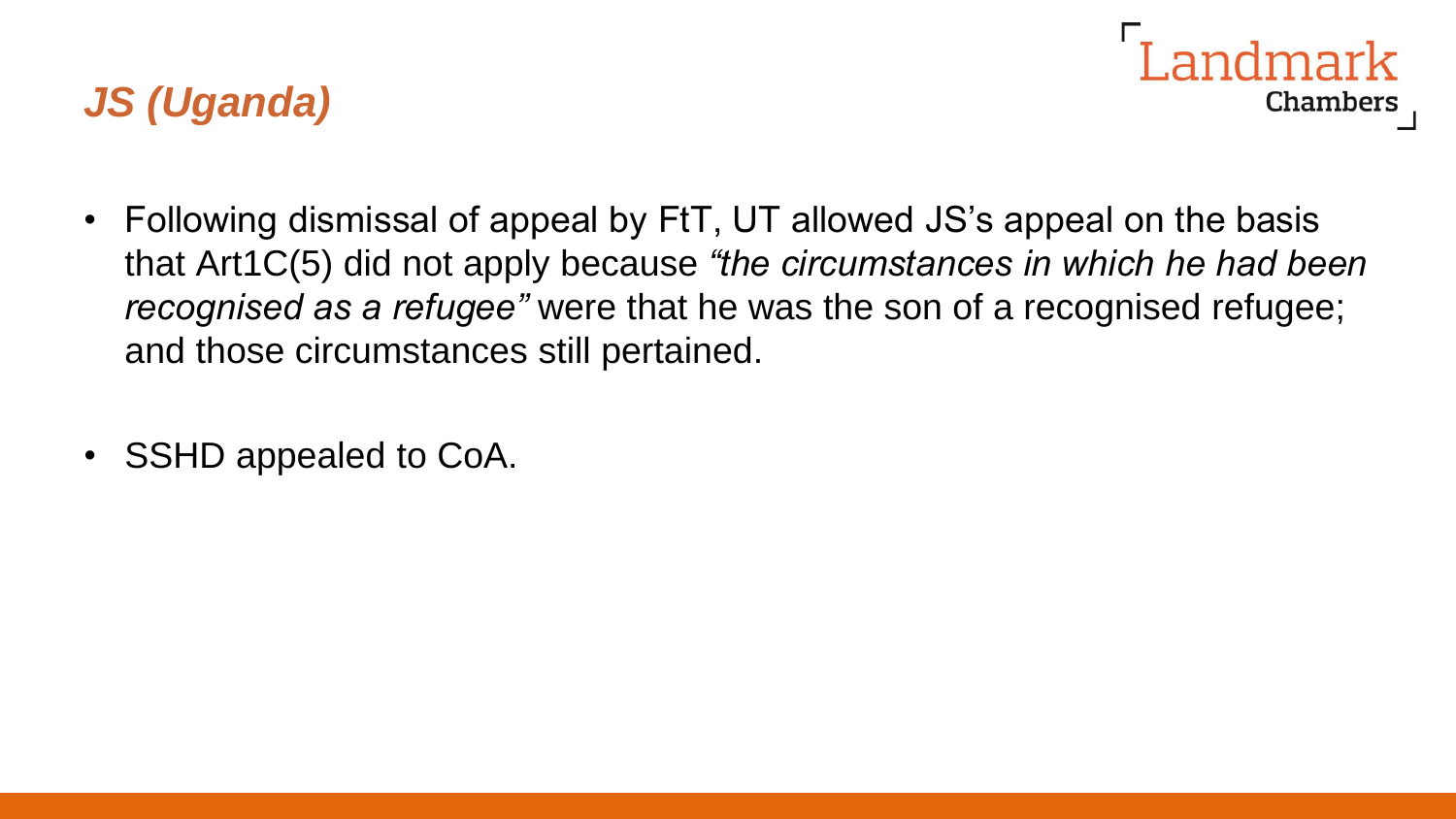# **Chambers**

- CoA allowed appeal:
	- Status of refugee was only accorded to a person who themselves had a well-founded fear of persecution; therefore, could not derive refugee status from the refugee status of another person;
	- Acceptance under family union policy did lead to acquisition of status; and JA had never been recognised as a refugee under the Convention
- Further, even if JA had been able to obtain status through his mother, the *"circumstances"* referred to in Art 1C(5) were broader than understood by UT, and extended to the basis on which his mother had sought refugee status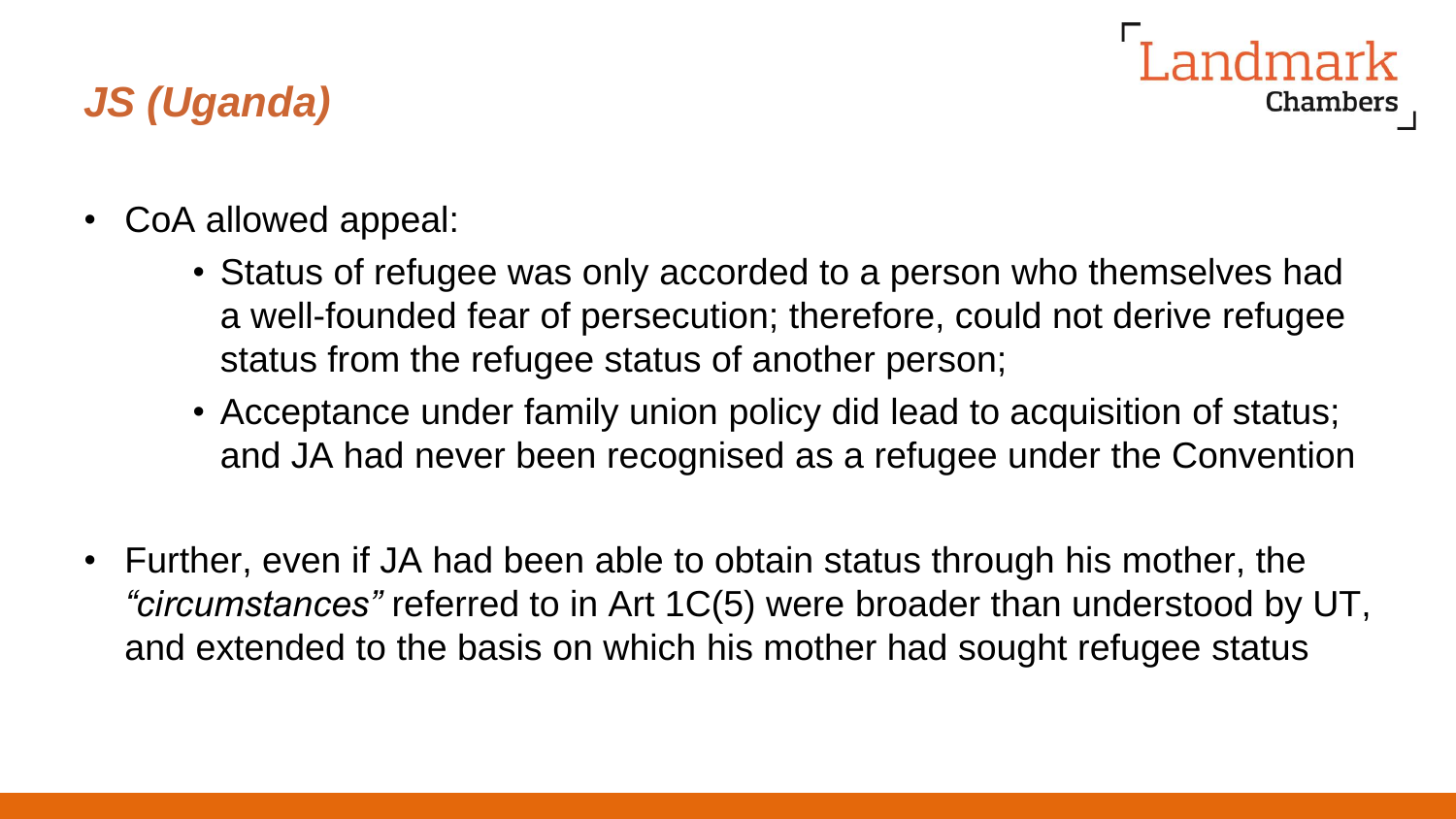

- Procedural point: JS had been granted leave to enter as if he were a refugee; and in pre-action correspondence and in litigation below, SSHD had proceeded on basis that JS was a refugee. At CoA sought to reverse position. JS argued this should not be permitted.
- CoA allowed SSHD to "withdraw concession"; see [89] *"First, there is no evidence that particular consideration was given to JS's actual status by the SSHD's officials. …Second, the point as to JS's status is a difficult one and it is not altogether surprising that the SSHD's presenting officer and legal advisers did not appreciate it until a late stage in the proceedings. The point is not " Robinson obvious" …Third, the point in question is a pure point of law as to the definition of "refugee" under article 1A(2) of the Refugee Convention and requires no fresh evidence. Fourth, there is no material prejudice to JS in allowing the point to be taken on appeal."*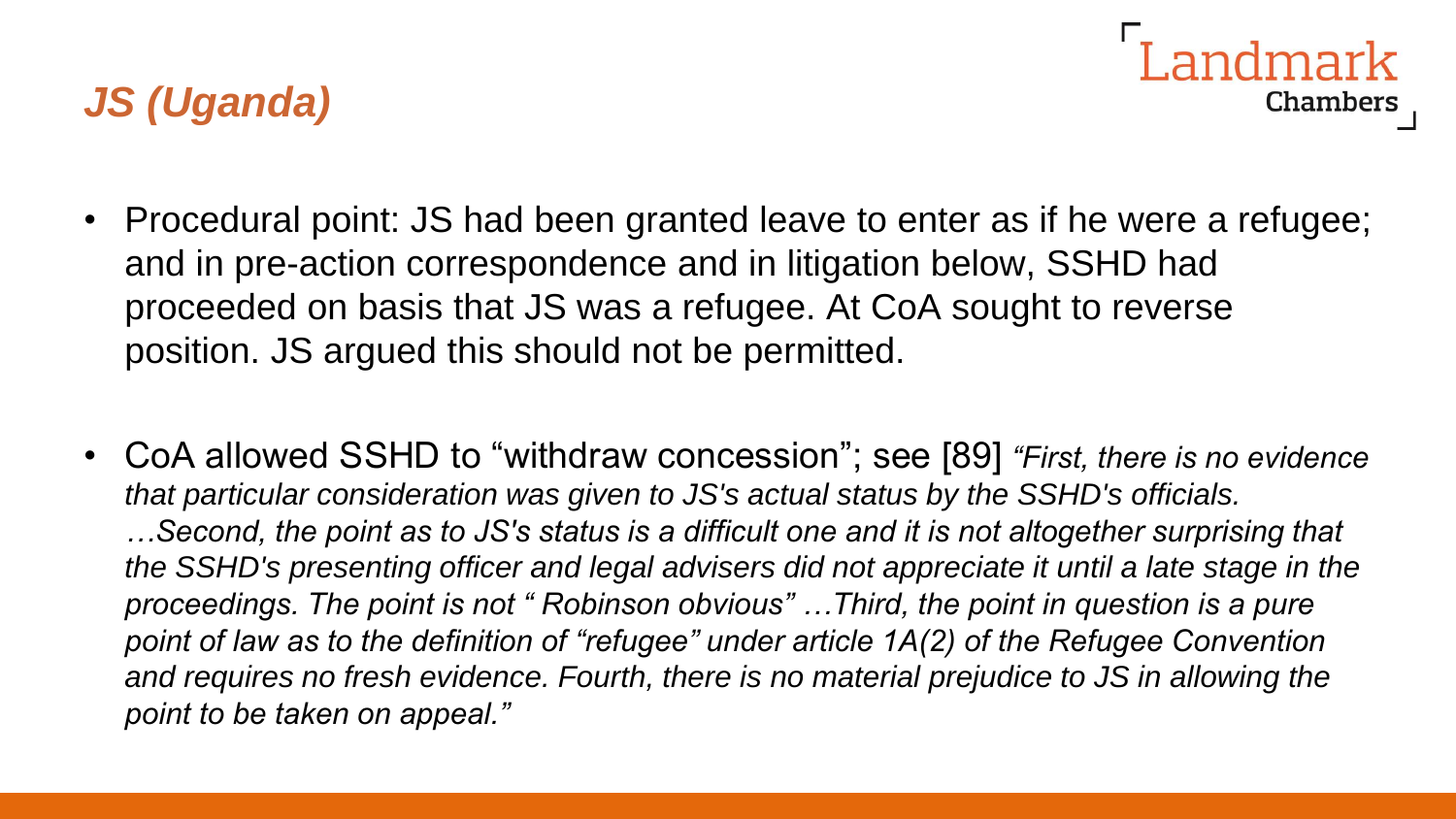## *KV (Sri Lanka)*



- *KV (Sri Lanka)* [2019] UKSC 10 [2019] 1 W.L.R. 1849, 6 March 2019
- Appeal against the refusal of an asylum claim by a Sri Lankan national who alleged that he had been tortured by the Sri Lankan authorities
- Before UT, medical expert gave evidence that the appearance of scars on the claimant's right arm and back were "highly consistent" with the claimant's account of how he had been tortured, which was that hot metal rods had been applied to his right arm while he was conscious and then applied to his back while he was unconscious.
- *"highly consistent"* per §187(c) of Istanbul Protocol = lesion could have been caused by the trauma described, and there are few other possible causes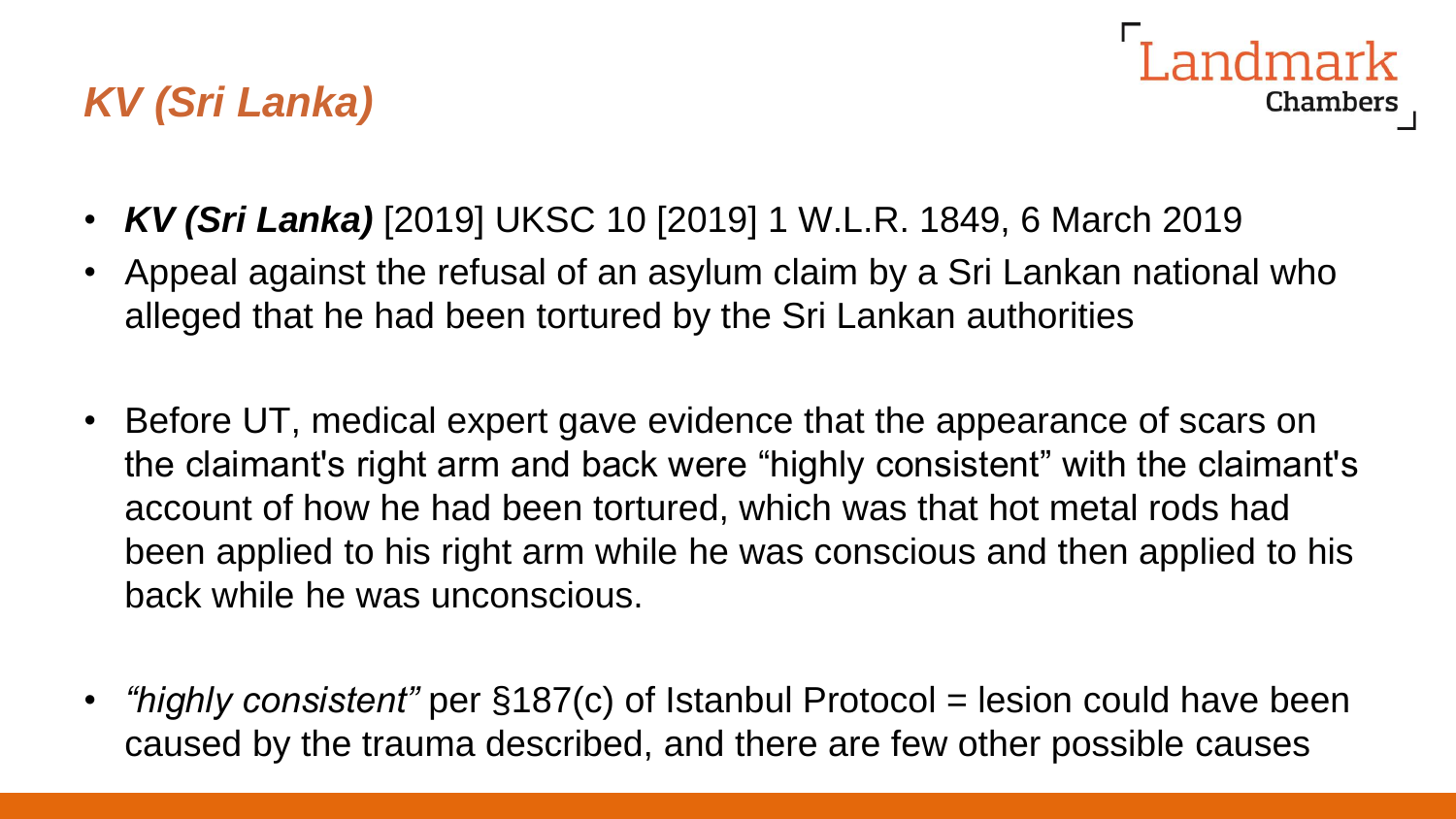## *KV (Sri Lanka)*

• The Upper Tribunal dismissed the claimant's appeal, finding that his scars had been inflicted by someone at the claimant's own invitation.

I andmark

**Chambers** 

- KV appealed to CoA; who held that, by stating that the scars were *"highly consistent*" with the claimant's account, rather than simply that the scars were highly consistent with the mechanism by which they were said to have been caused, the expert had trespassed beyond his remit into the area where it was for the Upper Tribunal to make an assessment of all the evidence.
- KV appealed to Supreme Court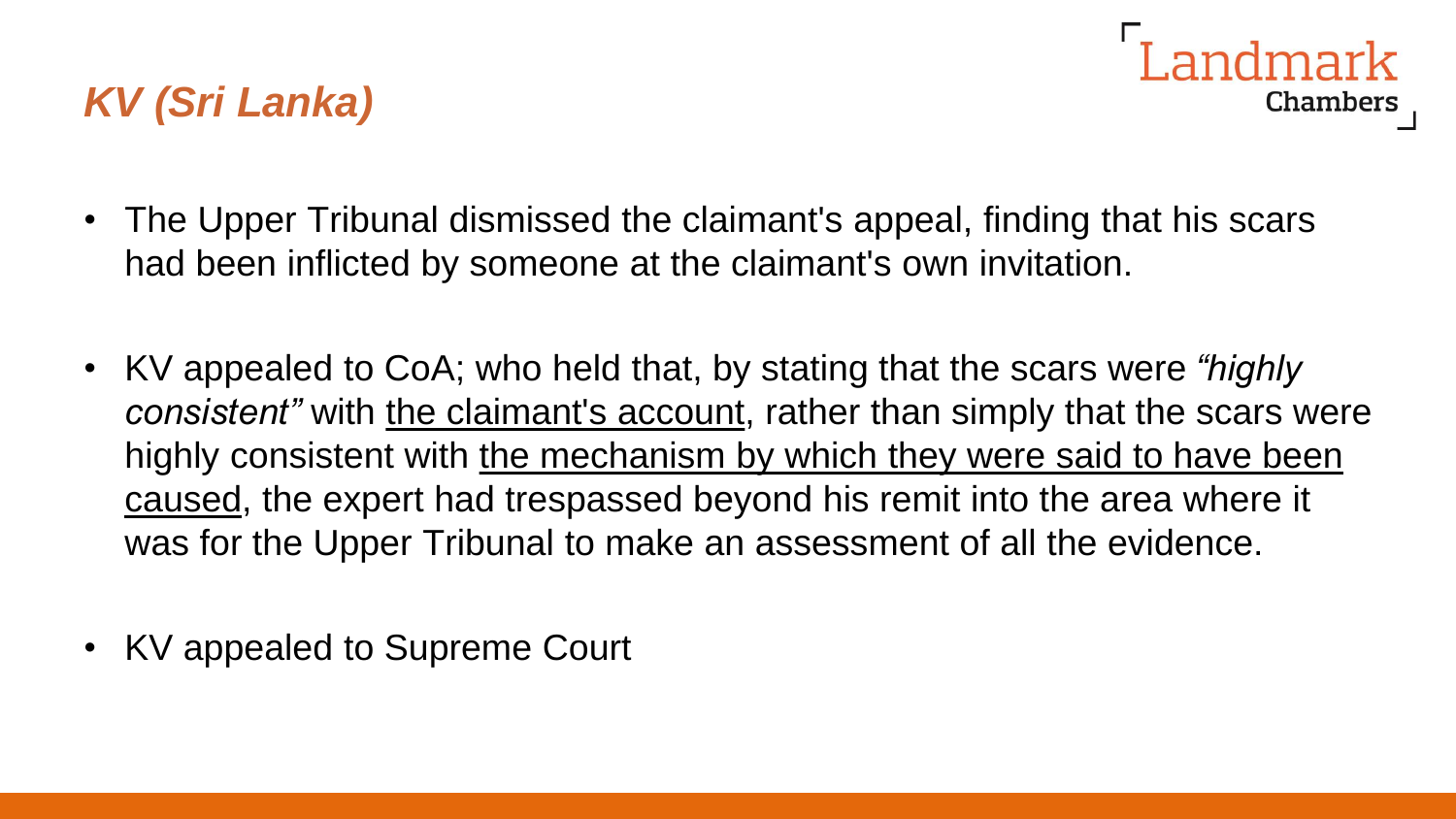## andmark **Chambers**

## *KV (Sri Lanka)*

- Supreme Court allowed the appeal
- when analysing whether scars had been established to be the result of torture, decision-makers could legitimately receive assistance which was often valuable from medical experts who felt able, within their expertise, to offer an opinion about the consistency of their findings with the asylum seeker's account of the circumstances in which the scarring had been sustained, not limited to the mechanism by which it had been sustained;
- §187(c) did not limit an expert's role as the CoA had indicated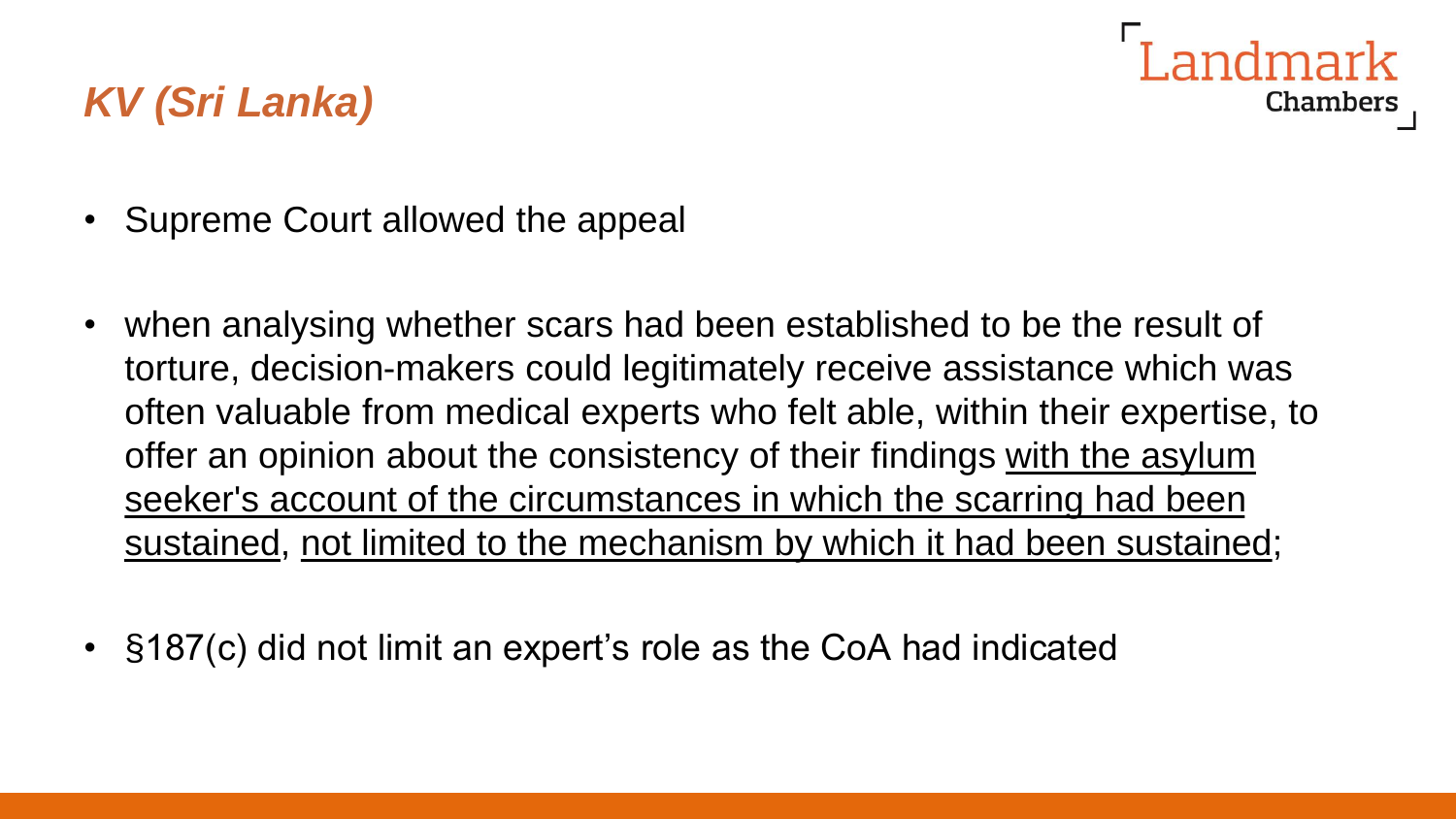

- *SSHD v Devani* [2020] EWCA Civ 612, 7 May 2020
- Approach to evidence contrary to state assurances
- C was subject of extradition request by Kenyan government. This was challenged in domestic courts unsuccessfully on basis of non-compliance of prison conditions in Kenya with Art.3 ECHR. Divisional Court found that prison conditions were not Art.3 compliant, but held that, in light of formal assurances made by Kenyan Commissioner for Prisons and DPP to Home Office, challenge should be rejected
- C subsequently made asylum & human rights claim on basis of Art.3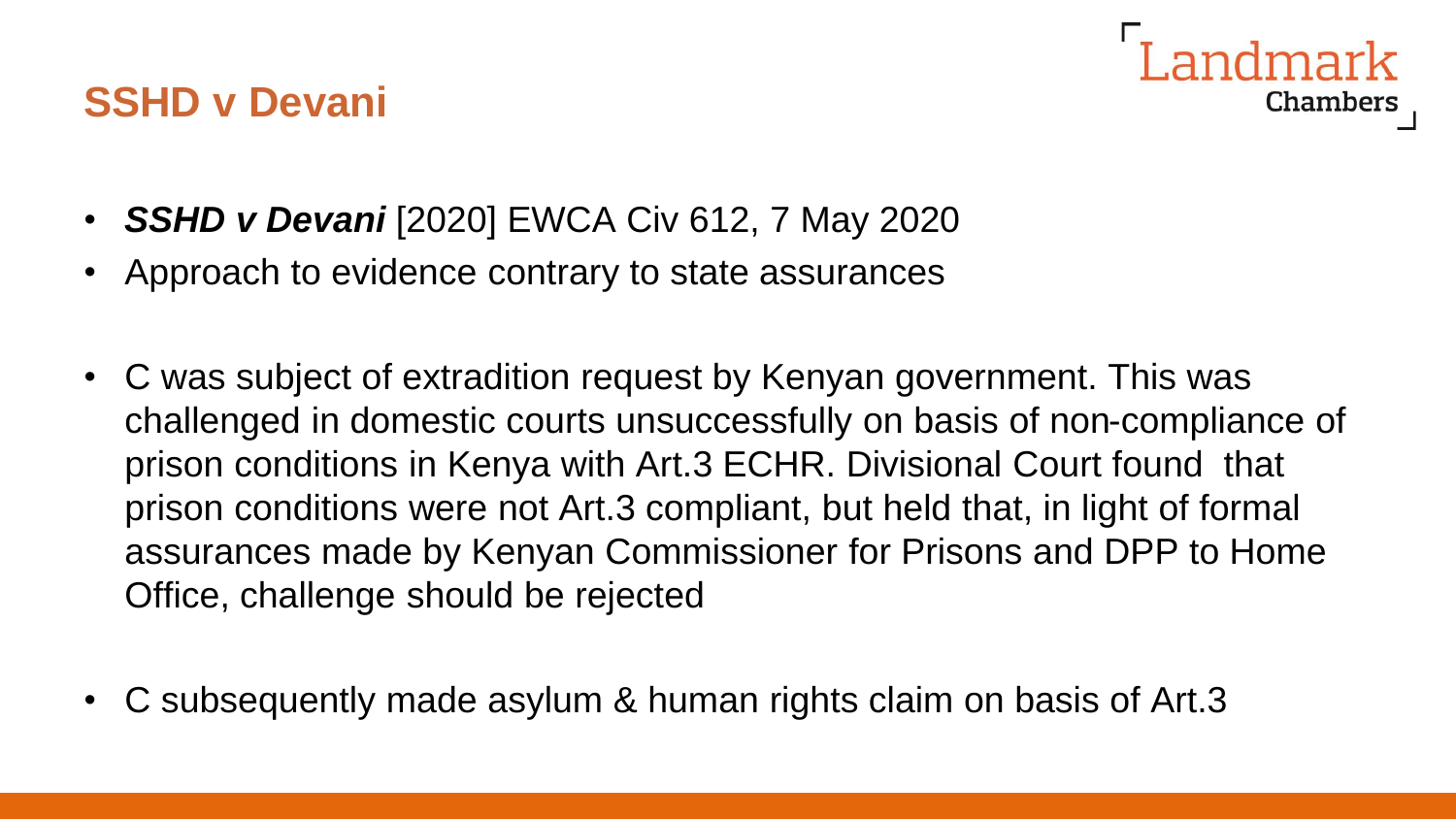- andmark Chambers
- C's case was based on an earlier case involving a Mr Deya, who had been extradited to Kenya on basis of equivalent assurances. Mr Deya was extradited to Kenya to face charges of child trafficking in connection with a "miracle babies" scam." Per BBC *"claimed he created miraculous pregnancies, to Kenya to face child-trafficking charges"*
- C relied on a news story drawing principally on Mr Deya's account which indicated that specific assurances regarding the conditions in which he would be detained had not been followed through
- UT allowed C's appeal. SSHD appealed. **Issue: could an 'unverified' news report constitute a sound basis to undermine the Kenyan assurances?**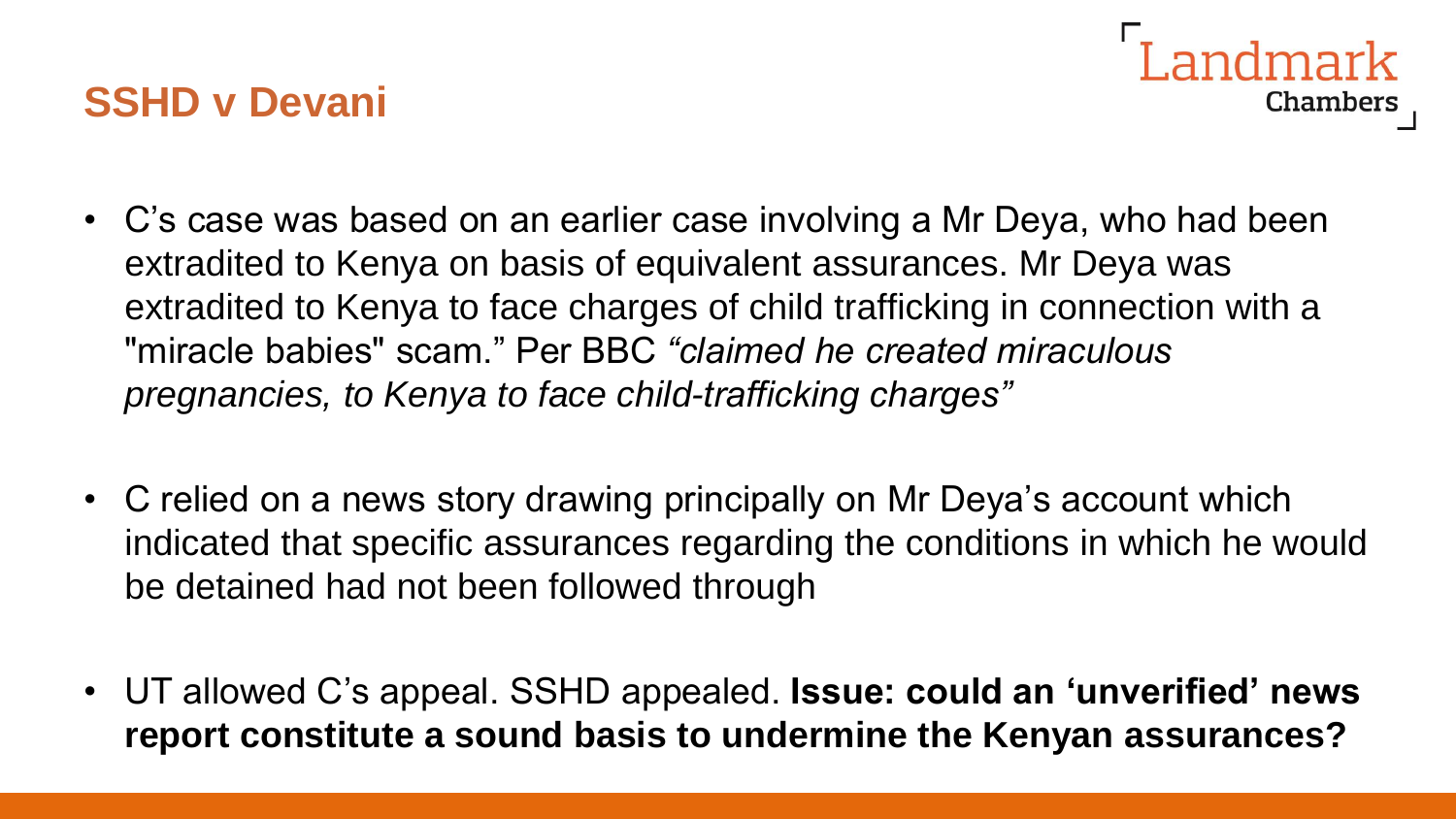

- Court found the following principles from relevant case law:
- *i) Courts will, as a general rule, be reluctant to question the reliability of assurances in relation to prison conditions;*
- *ii) An argument that a foreign State will not honour assurances represents a very serious allegation of bad faith and the evidence required to displace good faith must possess "special force"*
- *iii) No principle that assurances must eliminate all risk of inhuman treatment before they can be relied upon; the issue is whether no reasonable tribunal, properly instructed as to the relevant law, could have reached the same conclusion on the evidence;*
- *iv) There is a fundamental presumption that a requesting State is acting in good faith and the burden of showing an abuse of process is on the person who asserts it, with the standard of proof being the balance of probabilities*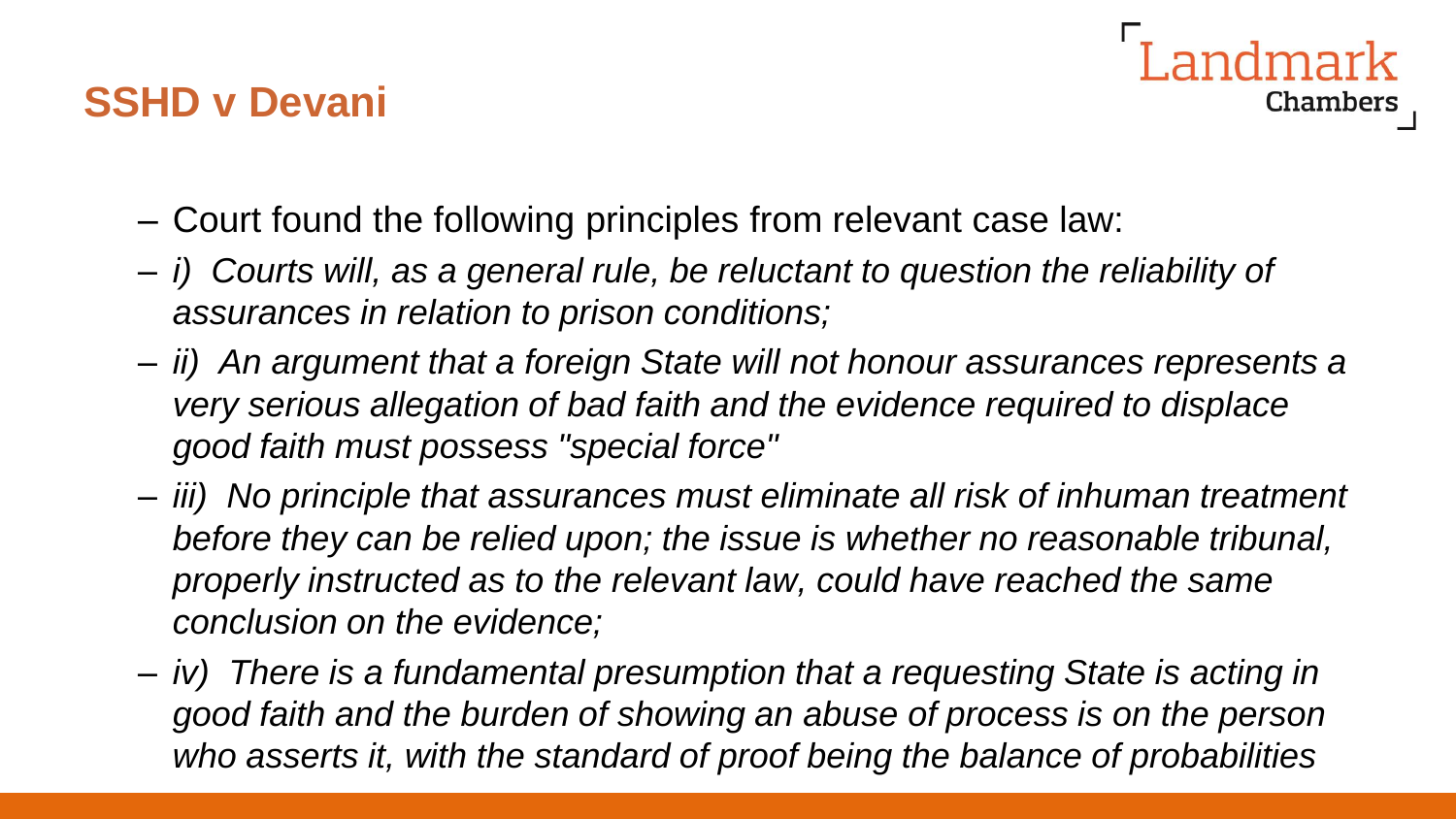# Chambers

- Appeal allowed.
- Nicola Davies LJ held that the news report was *"unverified",* based on *"no more than anecdotal evidence",* the main source being a witness *"whose reliability was highly questionable";* the news report *"does not begin to provide the evidential weight required to undermine the specific assurances given by senior office holders in Kenya"*: [63]-[64]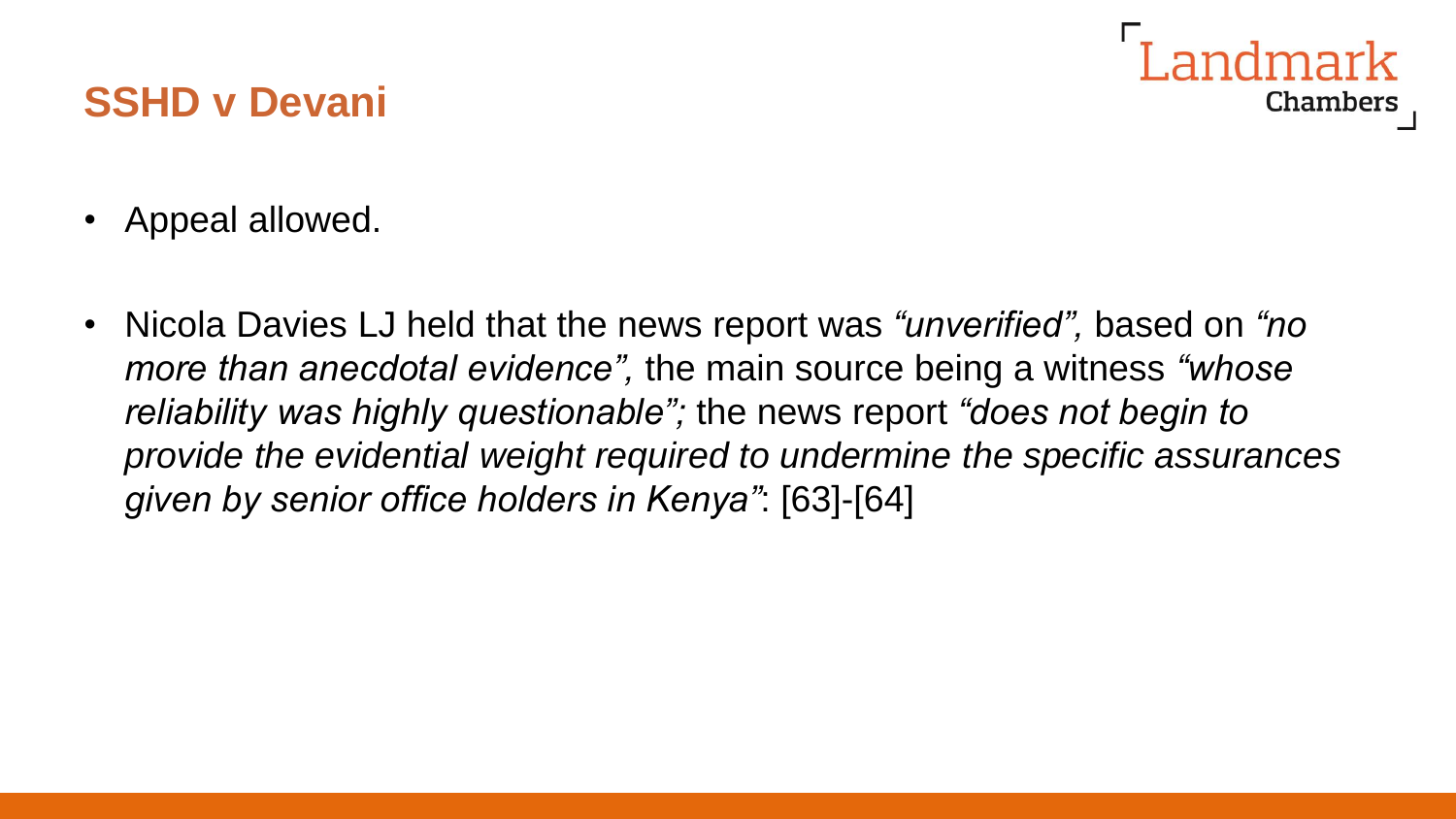## **SSHD v Devani [2020] EWCA Civ 612**



Landmark

Chambers

• This is what the judge intended to record in the Notice of Decision:

#### **The Appeal is allowed ( Article 3 only)**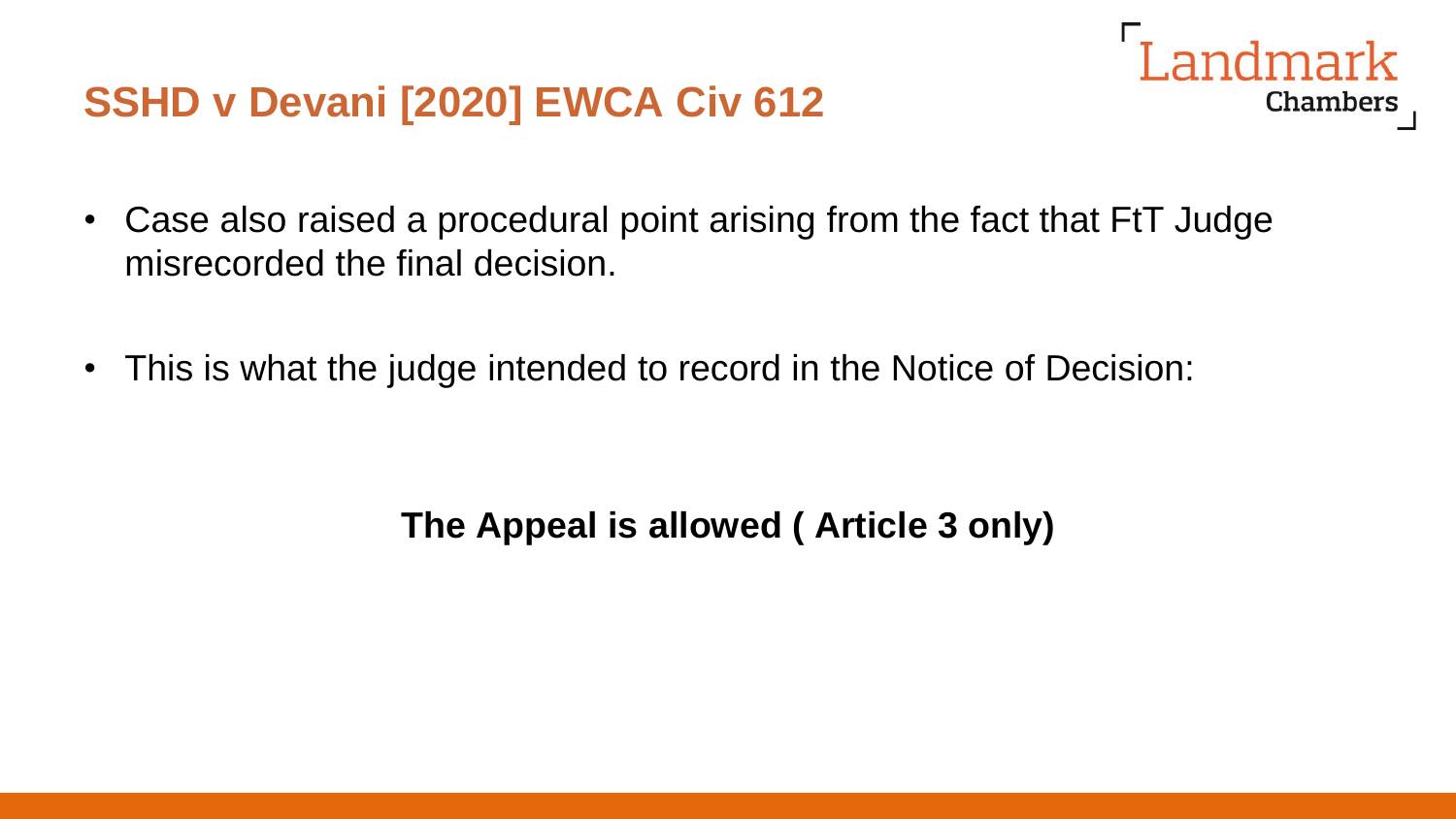#### **SSHD v Devani [2020] EWCA Civ 612**



• This is what the judge **actually record in the Notice of Decision**:

#### **The Appeal is dismissed ( Article 3 only)**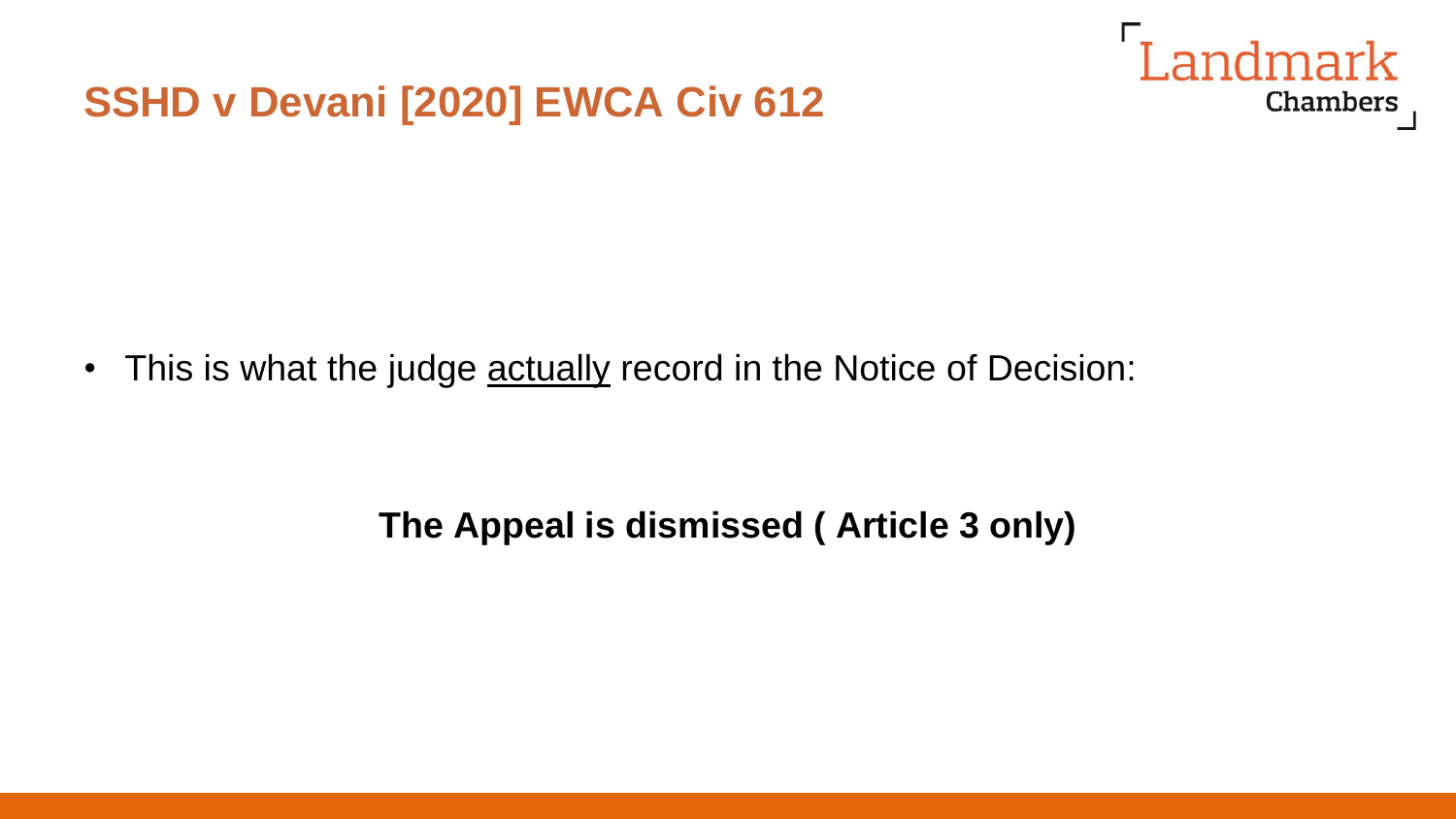## **SSHD v Devani [2020] EWCA Civ 612**

• C understood that error was beyond slip rule, relying on *Katsonga* [2016] UKUT 228 (IAC)

Landmark

Chambers

- SSHD could not appeal against FtT decision because technically was the successful party; and did not file a response to Devani's appeal
- C argued, successfully, that it was not open to SSHD, in absence of a response, to argue the substantive point
- CoA held slip rule **did** apply could have been corrected as an error. Correct that SSHD should have filed response, but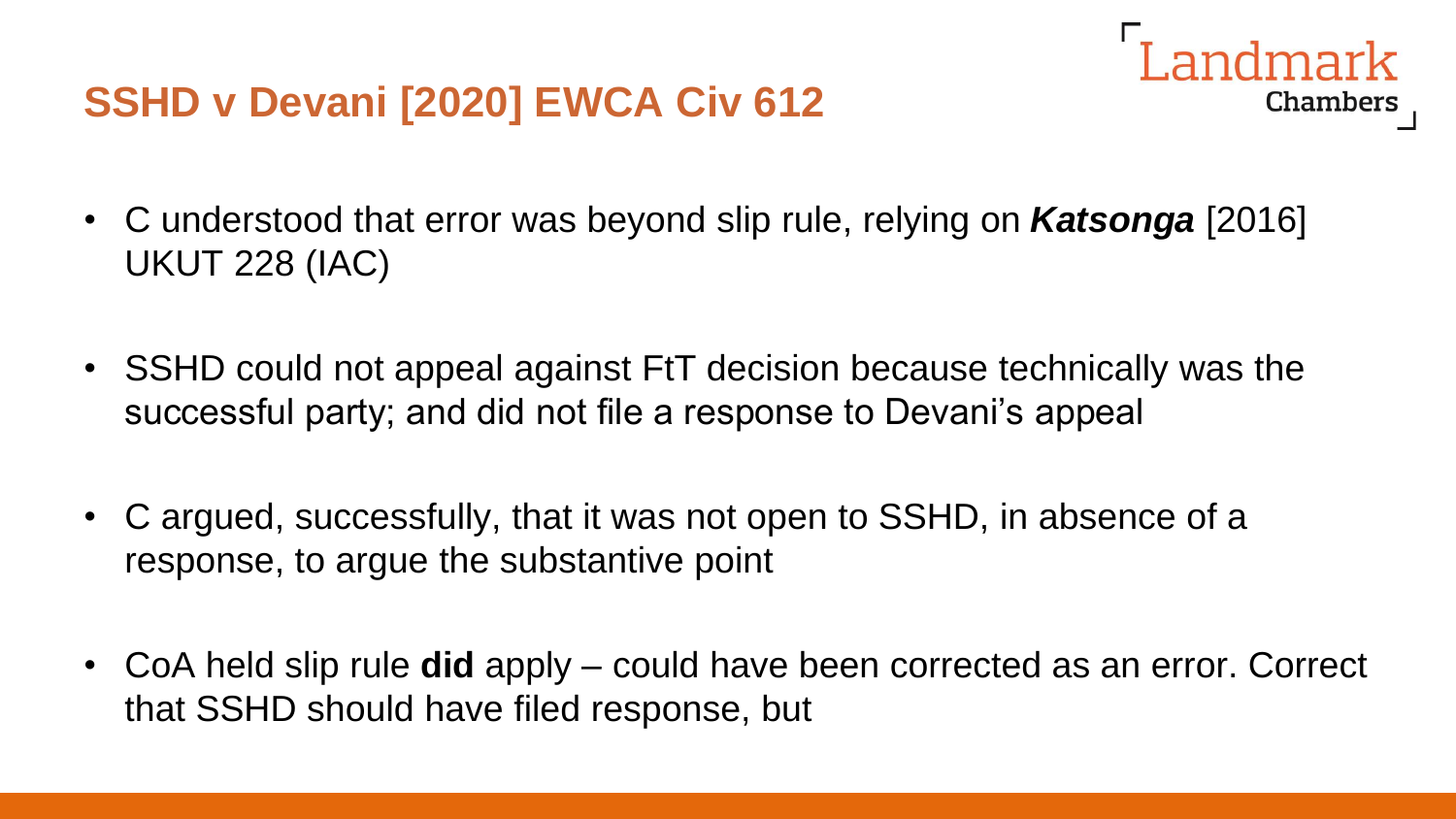#### **Other cases of note**



- *AS (Afghanistan)* [2019] EWCA Civ 873: internal relocation in Afghanistan, errors of fact and reinstatement of principles
- **KA (Afghanistan)** [2019] EWCA Civ 914: a failure to make an earlier asylum claim by an unaccompanied minor
- *SSHD v R (MS (a child))* [2019] EWCA Civ 1340: academic claims, refusal of a take charge request
- *FTH v SSHD* [2020] EWCA Civ 494: No Art.8 breach on basis of expedited procedure for unaccompanied children in wake of demolition of migrant camp in Calais
- MS (Somalia) [2019] EWCA Civ 1345 : SSHD could rely on the availability of internal relocation as the basis for cessation of refugee status